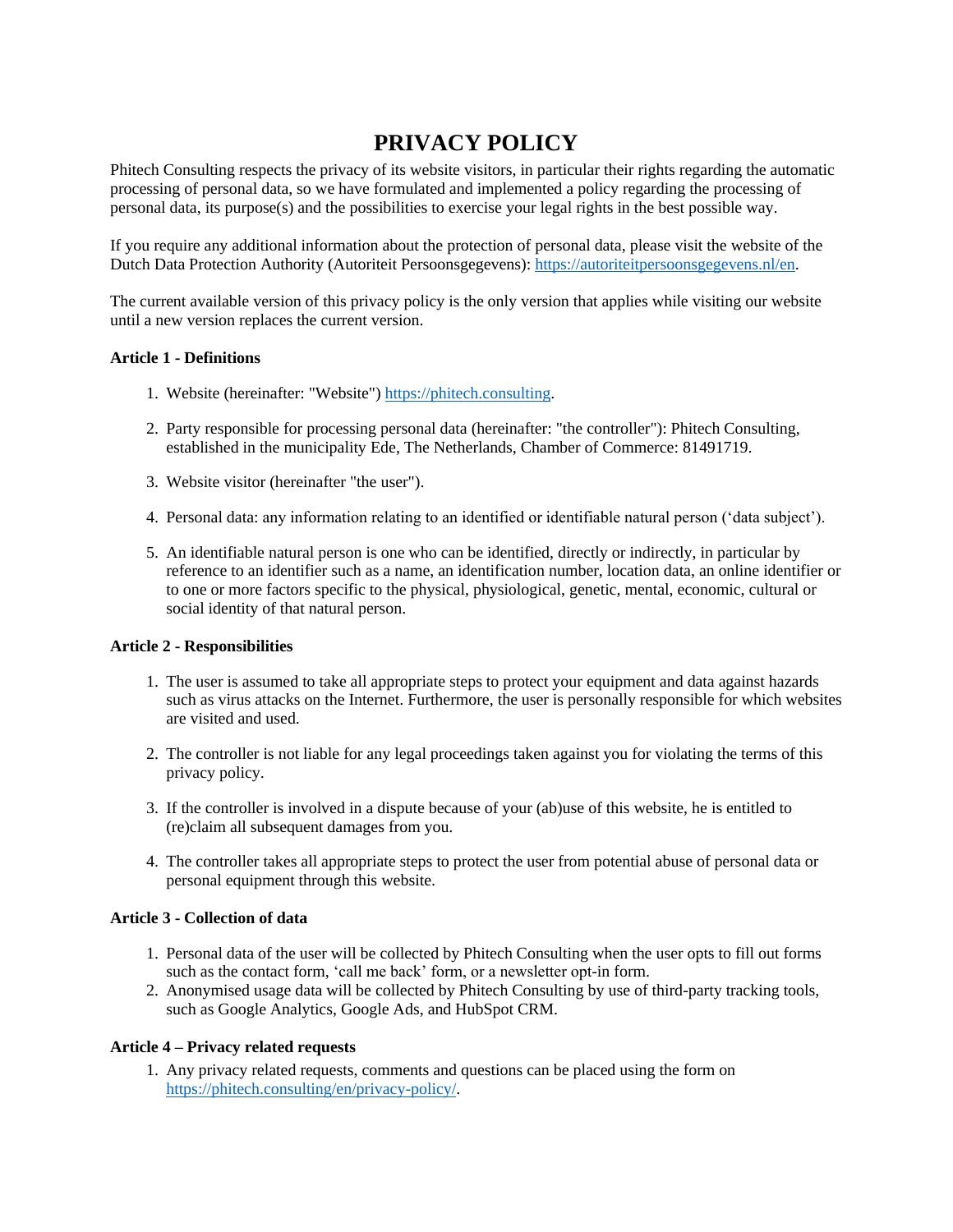- 2. Requests including deletion or correction of personal data are properly processed by the controller, within one month.
- 3. The controller may require additional identification before processing a privacy related request, when necessary to protect privacy of individuals the controller possesses data about.

### **Article 5 - Legal obligations**

- 1. When a data subject is suspected of infringement of any law or regulation, personal data may be shared with authorities.
- 2. Requests for personal data by authorities are processed on a case-by-case basis. Decisions in such cases are guided by the GDPR in first place and secondly by Dutch specific regulations.
- 3. The controller does not accept liability for any personal harm resulting from providing personal data to authorities, when the personal data was provided within legal boundaries, or when authorities otherwise forced the controller to provide the personal data.

### **Article 6 - Collected data and commercial offers**

- 1. Collected personal data may be used by the controller to get in touch with the user, or to send the user commercial offers. The user may opt out at any time for any (commercial) communications via [https://phitech.consulting/en/privacy-policy/.](https://phitech.consulting/en/privacy-policy/)
- 2. Personal data of the user are never given or sold to third parties for commercial purposes.

### **Article 7 - Data retention**

- 1. Personal data may be retained in the database of this web site for a maximum of 30 days, after which they are automatically deleted.
- 2. Personal data may be retained on the email server (Microsoft 365 Exchange) of the controller for an indefinite period. Requests for deletion of personal data by a user may include deletion from email inboxes of the controller.
- 3. Personal data may be retained in third party applications such as HubSpot for an indefinite period. Requests for deletion of personal data by a user may include deletion from any third party services.
- 4. Anonymised usage data such as navigation behaviours may be retained by third party services such as Google Analytics, Google Adwords and HubSpot CRM. The controller cannot be required to have (anonymized) usage data deleted from such third parties.

### **Article 8 – Cookies**

- 1. A cookie is a small text file placed on the storage of your electronic device upon visiting our website. A cookie contains data so you can be recognized as a visitor when you are visiting the website. It enables us to adjust to your settings, such as language choice.
- 2. We use the following types of cookies on our website:
	- a. Functional cookies: for example session cookies containing preferred language.
	- b. Anonymized tracking/analytic cookies: to obtain information regarding the visits to our website, like numbers of visitors, popular pages and topics. This analytics data is used in optimizing the website content and structure for commercial purposes. The controller cannot